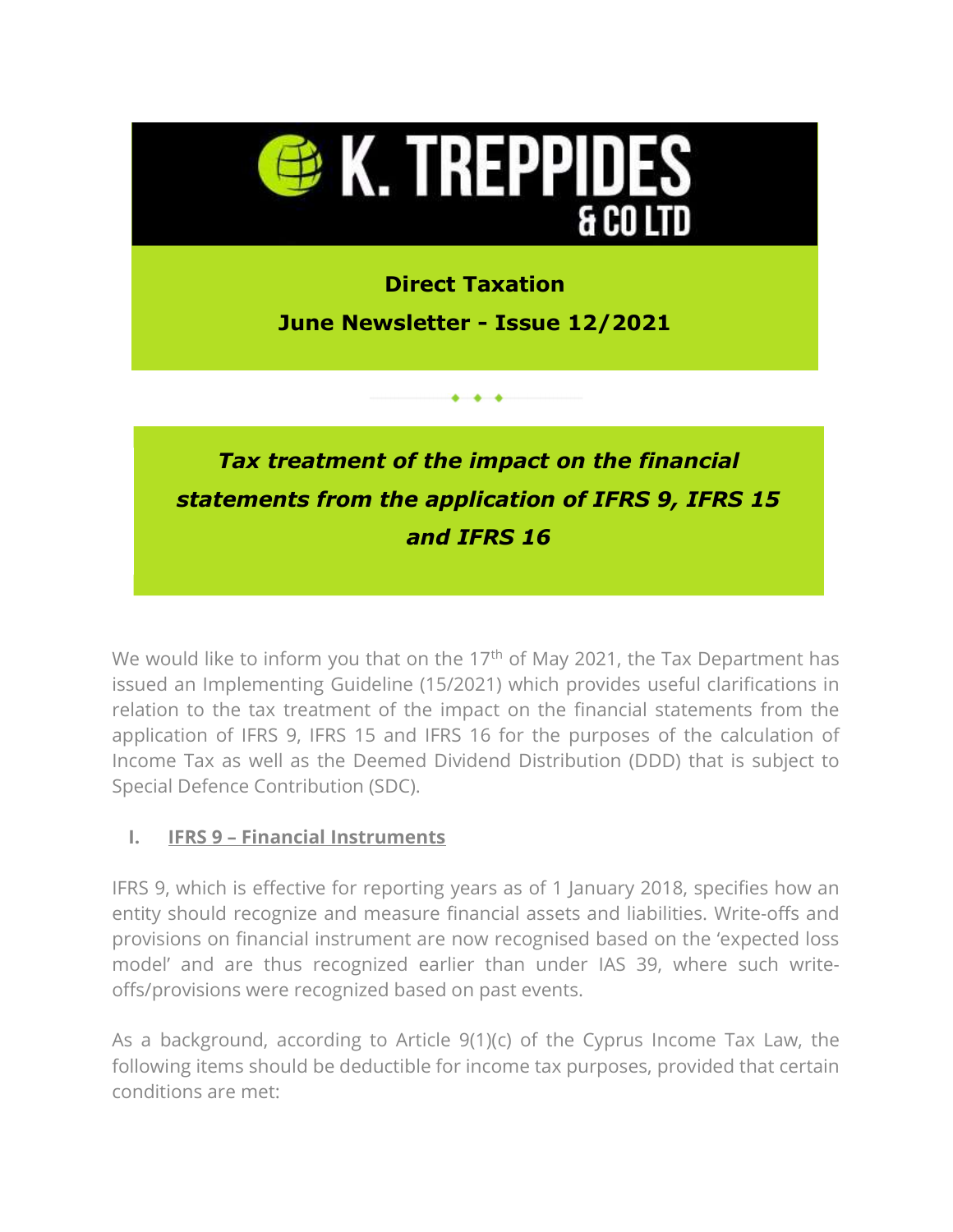- a. Bad Debts of any business that became irrecoverable and written off during the year of assessment.
- b. Specific provisions for doubtful debts provided that the Tax Department is satisfied that those debts have or will eventually become irrecoverable.

Based on the above, the tax treatment of the write offs/provisions that are recognized under IFRS 9 will be as follows:

#### For companies other than credit institutions

IFRS 9 does not affect the tax treatment of the write-offs/provisions of trade receivables that was applied up to tax year 2017 and should therefore remain as follows:

- a. Writing-off **bad debts** should be allowable in cases where the taxpayer can prove that although relevant measures for their collection were taken, the receivables have become irrecoverable, and as a result, the company has proceeded to write-off those amounts.
- b. As above, special provisions for bad debts should be allowed in cases where the taxpayer can prove that although relevant measures for their collection were taken, and based on the specific facts of each case, it is practically difficult to recover those amounts.
- c. General provisions for bad debts that are not based on the specifics of each case (e.g. based on past practice), should not be allowable.

It should be noted that under IFRS 9, companies may apply the 'simplified calculation method' for their expected credit losses as long as the amount is calculated on an individual basis. Any amount that is calculated on a collective basis will not be allowed.

From the tax year 2018 onwards, for the purposes of determining the taxable income of any person, the provisions and write-offs for any trade receivables that are recognized under IFRS 9 may be deductible provided that the taxpayer can prove that the requirements of paragraphs (a) or (b) above are met.

The amount of the initial provision recognized as at 1 January 2018 directly in the reserves as a result of the introduction of IFRS 9, may be deducted from the taxable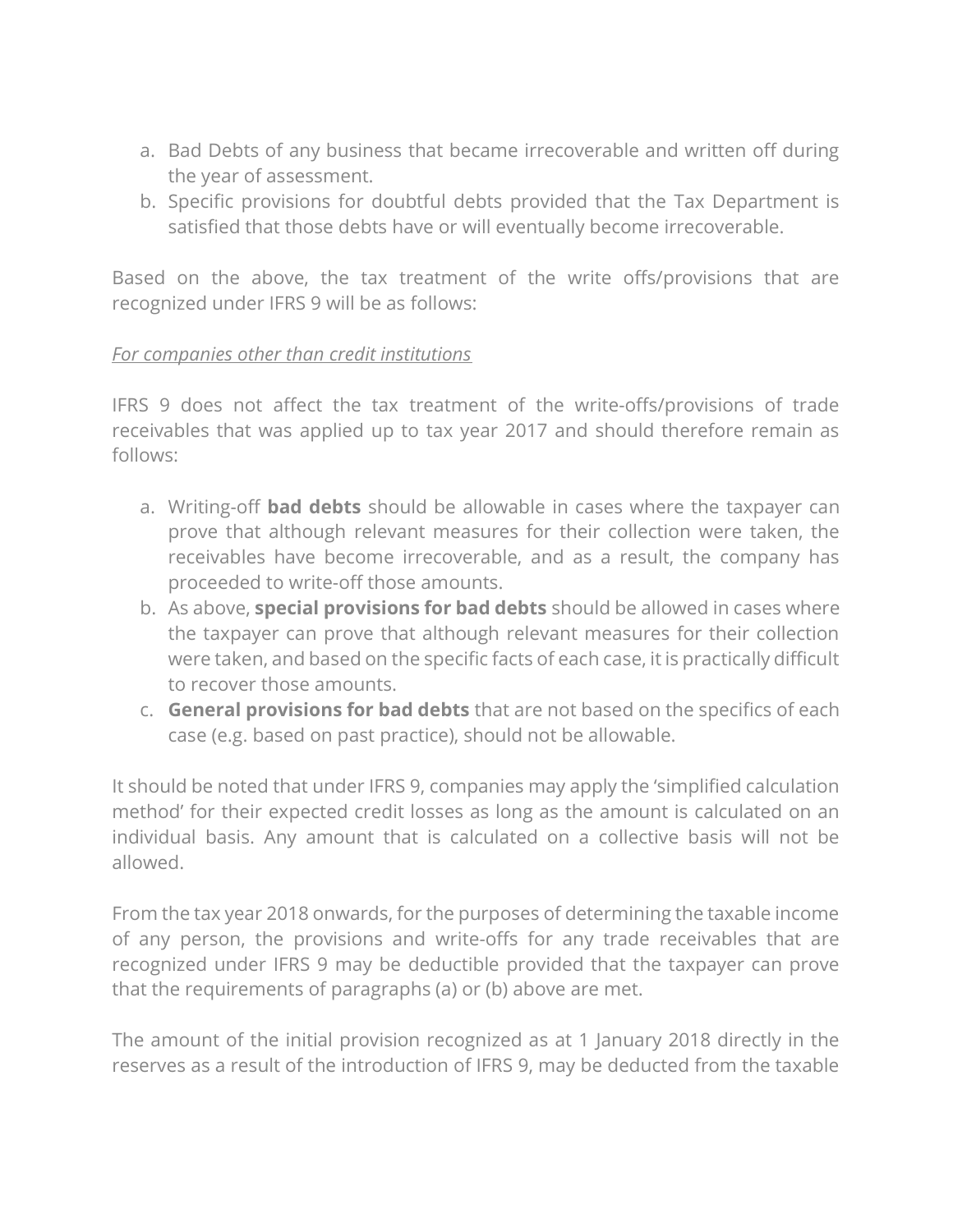income in the tax year during which the taxpayer can prove that the conditions stipulated in paragraphs (a) or (b) above are met.

#### For credit institutions

According to IFRS 9, all credit institutions are required to follow a 'general approach' for recognition of their expected credit losses on loans and other receivables. This approach results in provisions of three stages, and their tax treatment is as follows:

- a. Any provisions made in a given year in relation to loans and receivables from customers classified under Stage 1 (low credit risk) and Stage 2 (significant increase in credit risk since initial recognition), should not be deducted from the taxable income.
- b. Provisions made in a given year in relation to loans and receivables from customers classified under Stage 3 (credit impaired) or POCI (purchased or originated financial assets that are credit-impaired on initial recognition) should be treated as deductible from the taxable income.

The Guideline clarifies that in a given year, if a Stage 1 or Stage 2 provision is reclassified under Stage 3, then any accumulated provision that was previously disallowed, along with the additional current year provision under Stage 3, may be claimed as deductible from the taxable income in the said year. Similarly, if in a given year, a Stage 3 provision is re-classified under Stage 1 or Stage 2, then any accumulated provisions that were previously allowed, should now be added to the taxable income of the said year (i.e. recapturing of previously claimed tax deductions).

The initial provision that had been recognized by any credit institution on 1 January 2018 and had been recorded in the institution's reserves due to the introduction of IFRS 9, is deductible from the taxable income of 2018, to the extend it relates to loans and receivables from customers that are classified under Stage 3 or POCI.

In order for the credit institution to proceed with the write-off of their customers' loans and receivables, they must be able to prove that although necessary measures were taken for their recovery, they have become irrecoverable and were thus, written off.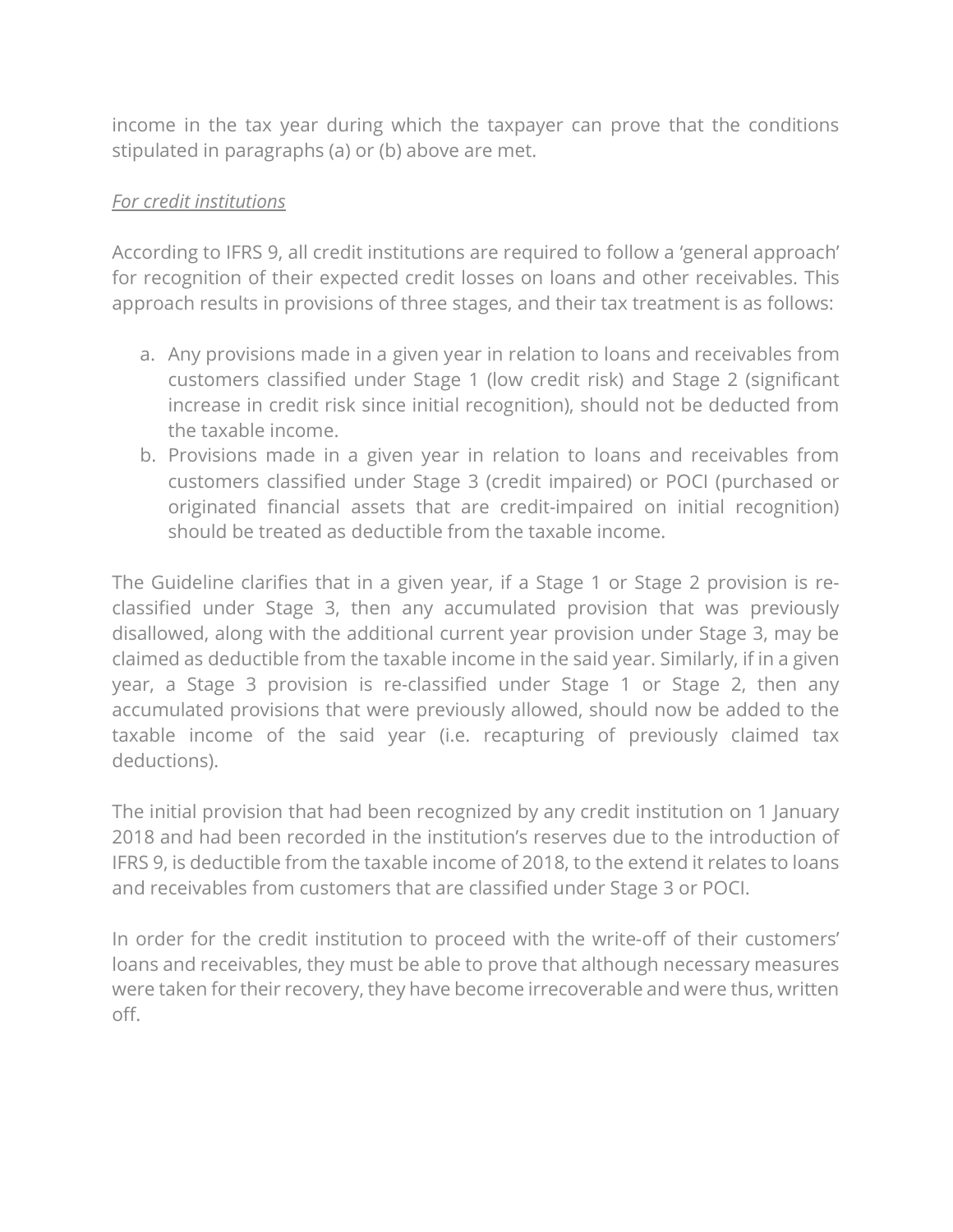The Tax Department may request to be provided with supporting evidence as well as information on the approach that the credit institution has applied for the recognition of their expected credit losses on loans and other receivables.

# Tax treatment of write-offs/provisions of receivables for DDD purposes (applies to all companies including credit institutions)

Recognition of write offs/provisions of receivables under IFRS 9 is not considered as revaluation for DDD purposes.

Therefore, provisions and write-offs of receivables that are recognized in the accounting profit in accordance with IFRS 9 should be allowable for the purpose of the calculation of SDC on DDD, and no adjustment needs to be made to the accounting profit in this respect.

The initial amount of write-offs/provisions of receivables recognized as at 1 January 2018 and are recorded directly in the reserves following the introduction of IFRS 9, is deducted from the accounting profit of 2018 for DDD purposes; therefore the relevant adjustment should be made to the DDD calculation.

# II. IFRS 15 – Revenue from Contracts with Customers

IFRS 15, which is effective for reporting years as of 1 January 2018, provides guidance on accounting for revenue from contracts with customers.

Given the complexity of the standard, the tax treatment for the income that is recognized under IFRS 15 should be consistent with the accounting treatment, both for income tax purposes and for SDC purposes with regards to DDD.

The initial adjustment to the reserves on 1 January 2018 following the introduction of IFRS 15, should form part of the profit for income tax purposes as well as for the calculation of SDC on DDD and the necessary adjustments should therefore be made to the respective calculations.

It should be noted that if there are existing Circulars, Guidelines or Regulations in place that regulate the tax treatment of revenue for specific sectors or specific types of income, then those should be applied irrespective of the accounting treatment as per the IFRS 15 (e.g. construction contracts for developers).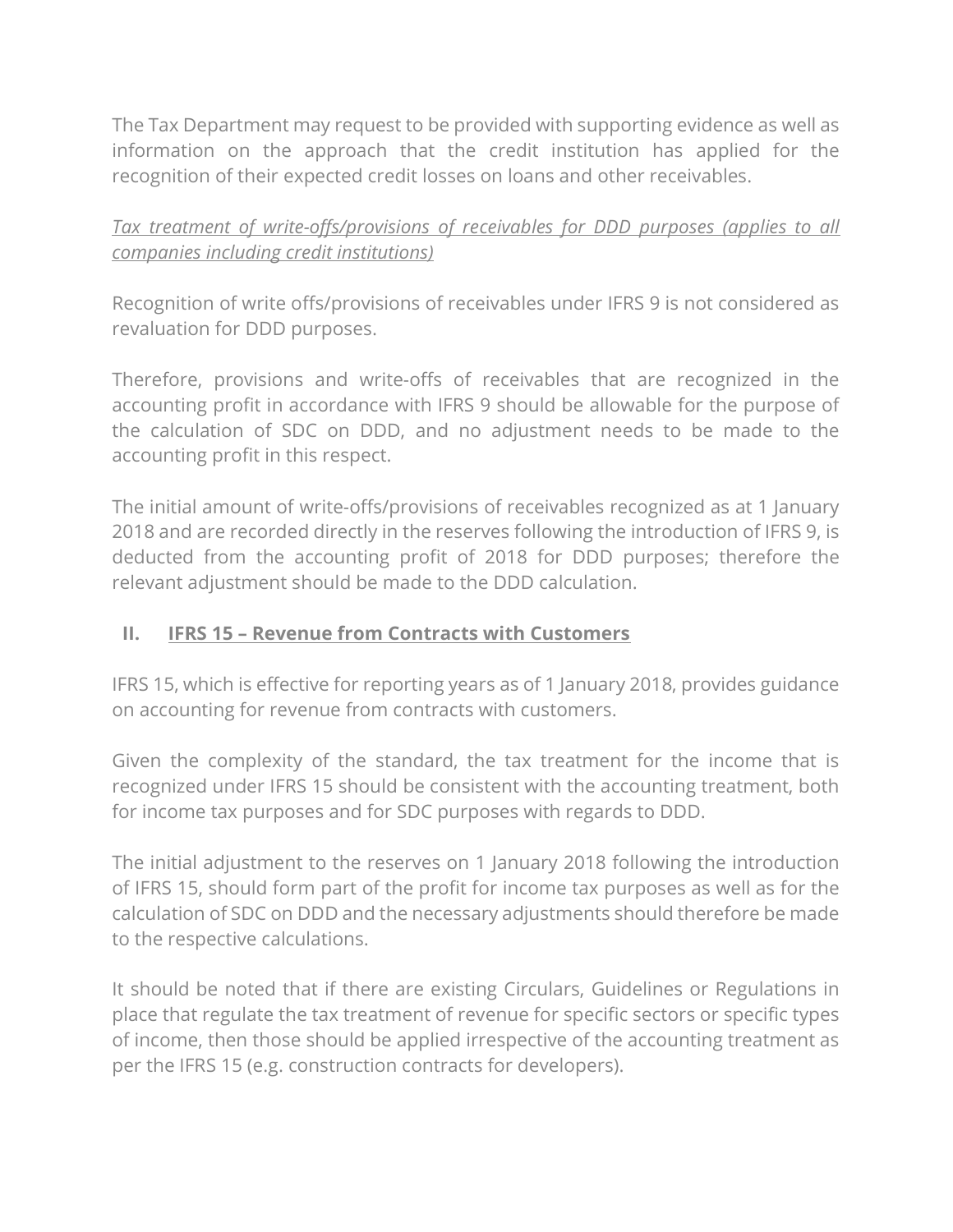#### III. IFRS 16 – Leases

IFRS 16, which is effective for reporting years as of 1 January 2019, provides guidance on the accounting treatment of leases.

The IFRS 16 application does not affect the tax treatment of leases and the determination of the taxable income. Therefore, the treatment that has been applied up to 2018 shall continue to apply, as further explained below.

The adjustment to the lessee's reserves, following the introduction of IFRS 16 as of 1 January 2019, does not affect the taxable income for 2019.

Tax treatment for the lessee for operating leases: The annual lease expense incurred by the lessee should be tax deductible provided that the asset is used for business purposes.

Tax treatment for the lessee for finance leases: The capital allowances on the cost of the leased asset and any interest expense incurred on the lease liability, should be tax deductible.

#### Tax treatment of leases for DDD purposes

The lessee's accounting profit as calculated after the application of IFRS 16 should be accepted for the purposes of DDD; therefore no adjustment needs to be made.

For the purposes of calculating the SDC on DDD, the adjustment to the lessee's reserves as of the 1<sup>st</sup> of January 2019 following the introduction of IFRS 16, should be recognized in the accounting profit and the necessary adjustments should be made.

#### Important points:

- For IFRS 9 and IFRS 15, the Implementing Guideline 15/2021 applies as from tax year 2018, whereas IFRS 16 applies as from tax year 2019.
- Any income tax returns for the years 2018 & 2019 that have not yet been submitted until the issue date of the Implementing Guideline 15/2021, must be submitted in accordance with the aforementioned provisions.
- Credit institutions that have already submitted their tax returns for the years 2018 & 2019 following a different tax treatment than the provisions of this Guideline, must submit revised tax returns. The same applies for persons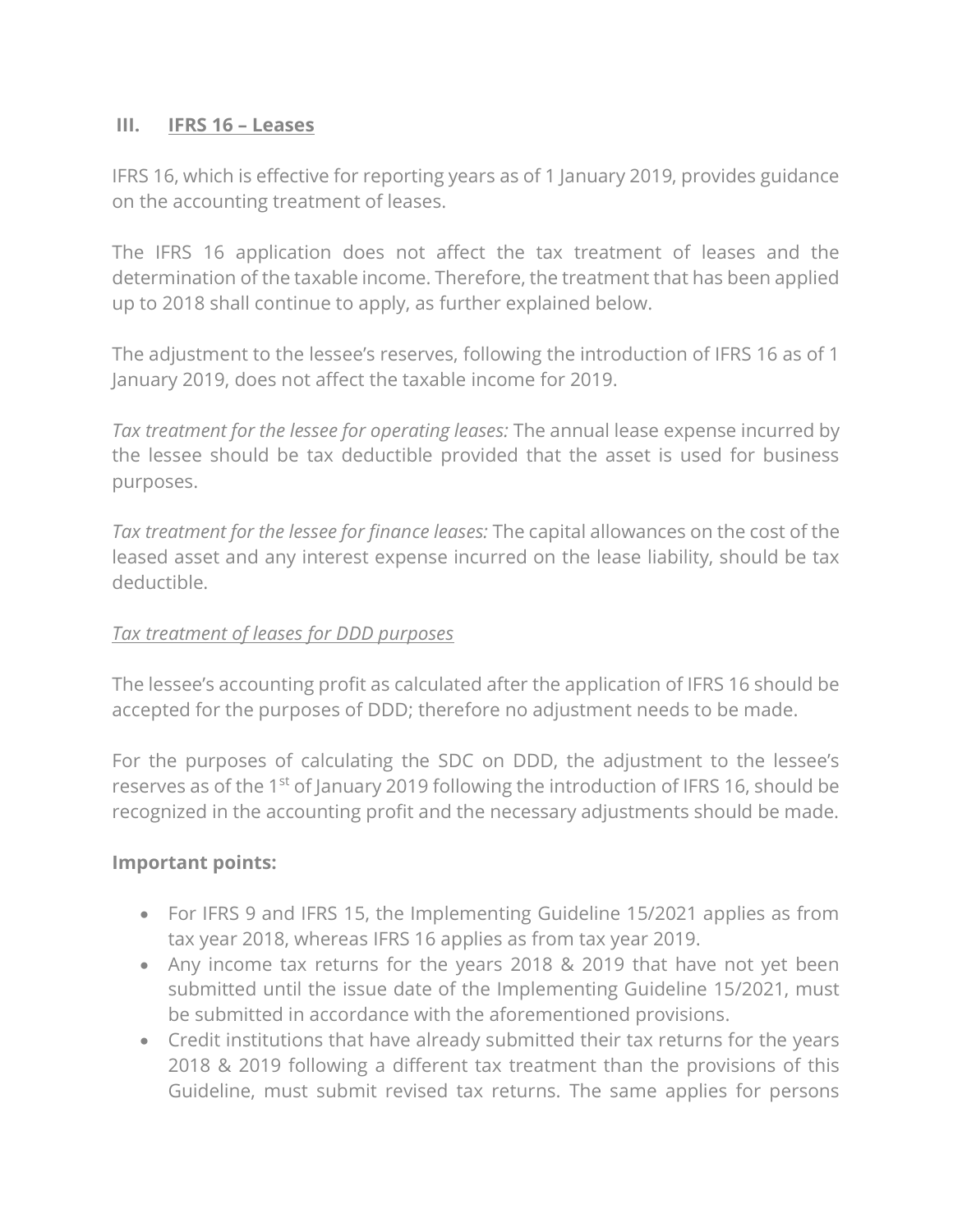which are materially affected by reason of taking a different approach in the tax treatment compared to the provisions of the Guideline (e.g. group relief should be considered to have a material effect).

 Any person not falling into the above categories, can either submit a revised tax return or to incorporate the changes resulting from the implementation of this Guidance in their tax return of the following tax year.

For any clarification required, please feel free to contact us and we would be happy to assist.

#### Nicosia

Treppides Tower 9 Kafkasou Street Aglantzia, Nicosia, CY 2112 Cyprus P.O.Box 27142, CY1642

Tel: +357 22 678944 Fax: +357 22 681887 Web: www.treppides.com

# Limassol

38 Andrea Kariolou Street Ayios Athanasios Limassol, CY 4102 Cyprus

Tel: +357 25 822722 Fax: +357 25 822723 Web: www.treppides.com

#### London

Treppides Advisers Ltd Office 3.1, Hay Hill, Mayfair London, W1J 8NR United Kingdom

#### Malta

Finanz Audit Ltd Level 1, Somnium Tower Road, Swatar Birkirkara, BKR 4012 Malta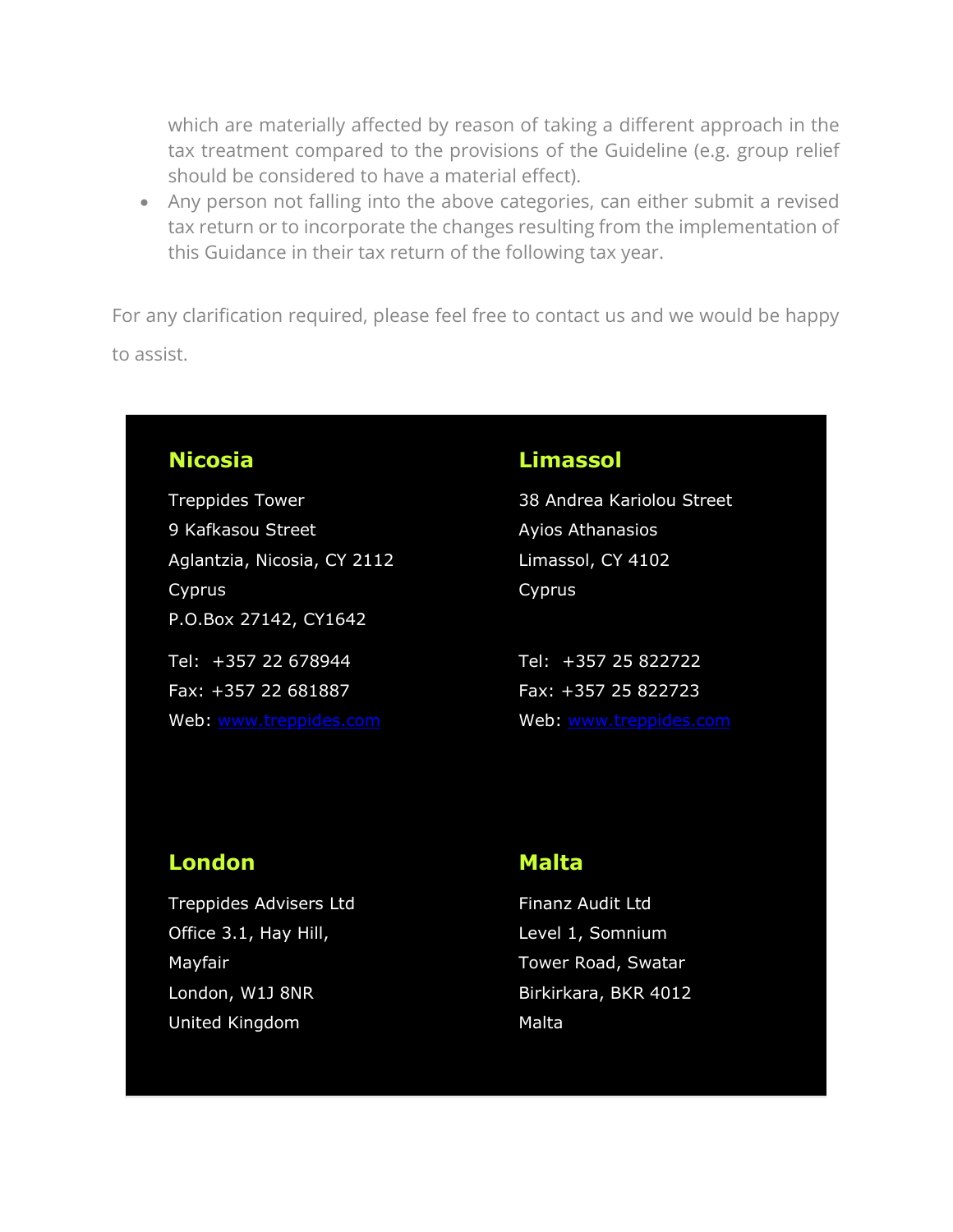Tel: +44 20 7569 6756 Fax: +44 20 7569 6757 Web: Email:

Tel: +356 2010 8080 Fax: +356 2546 6103 Web: www.finanz-audit.com Email: info@finanz-audit.com

# Preferences

#### About Us

Archive **Unsubscribe**  Facebook **Linkedin** 

For more information about how we process your personal data please click here.

#### Email Us

Copyright © K. Treppides & Co Ltd, All rights reserved.

Copyright © 2021 K.Treppides & Co Ltd, All rights reserved. K. Treppides & Co Limited - Client List

Our mailing address is:

K.Treppides & Co Ltd

Treppides Tower 9 Kafkasou Aglatzia